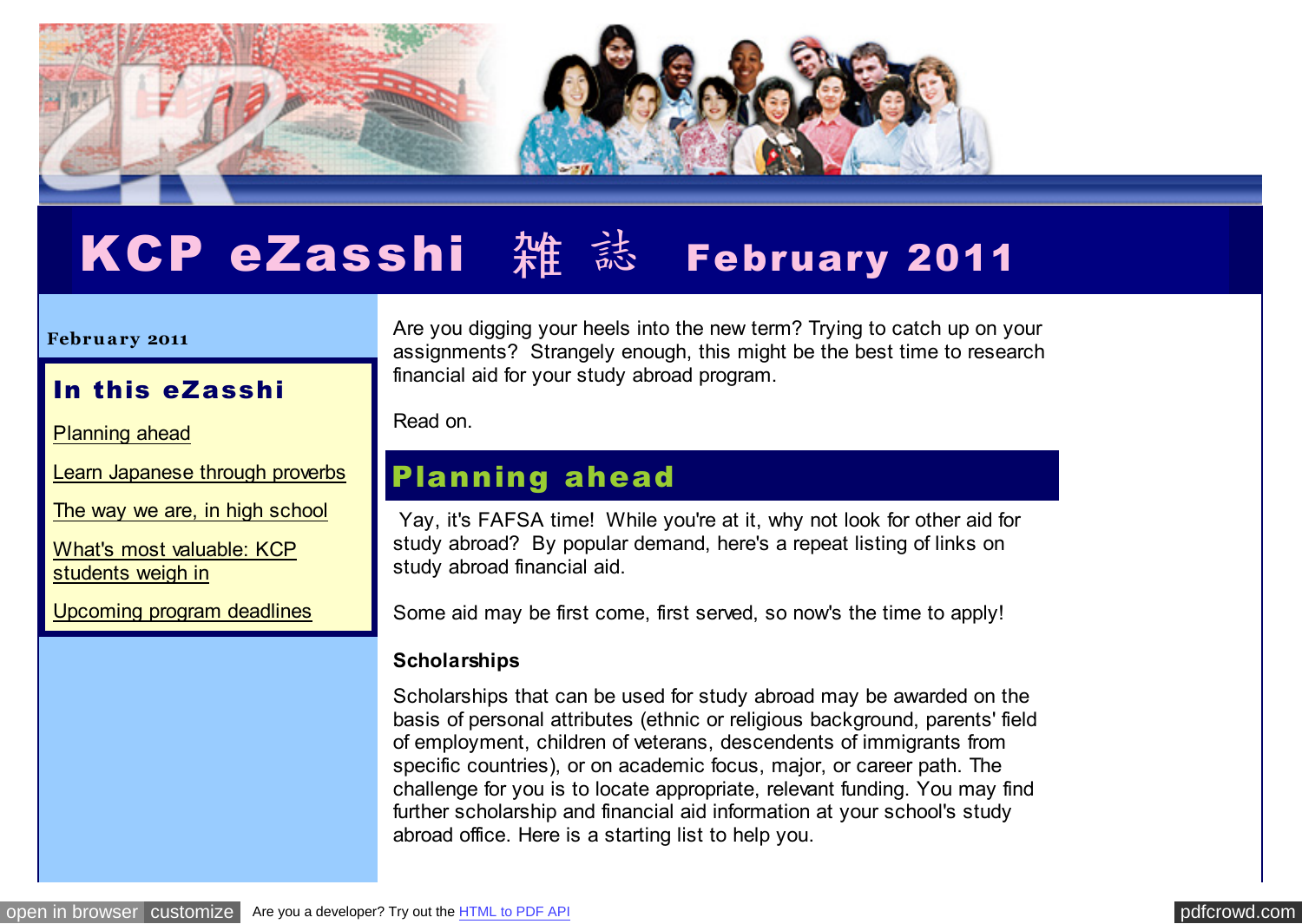#### **[Bridging Scholarships for Study in Japan](http://pdfcrowd.com/redirect/?url=http%3a%2f%2fwww.aatj.org%2fatj%2fstudyabroad%2fscholarships.html&id=in-110621000404-0e0c8038)**

From the Association of Teachers of Japanese. Assistance up to \$4,000 to qualified students for study at an eligible program in Japan.

#### **[Freeman Awards for Study in Asia](http://pdfcrowd.com/redirect/?url=http%3a%2f%2fwww.iie.org%2fpgms%2ffreeman-asia%2f&id=in-110621000404-0e0c8038)**

From the Institute of International Education (IEE). Funds for study abroad in East and Southeast Asia (\$3,000-\$7,000), depending on program length.

#### **[Gilman International Scholarship Program](http://pdfcrowd.com/redirect/?url=http%3a%2f%2fwww.iie.org%2fgilman%2f&id=in-110621000404-0e0c8038)**

From the Bureau of Educational and Cultural Affairs (U.S. Dept. of State), administered by the IEE. Awards for study abroad, for U.S. citizens or U.S. national students who receive federal need-based aid under Title IV-Pell Grants, Federal Work-Study, Stafford Loans, Perkins Loans, and Supplemental Educational Opportunity Grants, up to \$5,000, depending on length of program.

#### **[Millennium Scholars Program](http://pdfcrowd.com/redirect/?url=http%3a%2f%2fwww.millenniumsociety.org%2fscholars_program.html&id=in-110621000404-0e0c8038)**

From the Millennium Society, for students aged 17- 25 who are in an accredited, undergraduate degree-granting college/university that offers a cross-cultural environment and who have verifiable need for financial assistance.

#### **[Rotary Foundation Ambassadorial Scholarships](http://pdfcrowd.com/redirect/?url=http%3a%2f%2fwww.rotary.org%2ffoundation%2feducational%2famb_scho%2findex.html&id=in-110621000404-0e0c8038)**

Funded by the Rotary Club Foundation, awarded for study in another country where Rotary Clubs are located. These awards are available-Cultural Ambassadorial Scholarship, Academic-Year Ambassadorial Scholarship, and Multi-Year Scholarship.

For a Financial Resources PDF of more information and good financial aid source websites, see [www.kcpinternational.com/finances/financial\\_resources.html.](http://pdfcrowd.com/redirect/?url=http%3a%2f%2fwww.kcpinternational.com%2ffinances%2ffinancial_resources.html&id=in-110621000404-0e0c8038)

**KCP International USA** PO Box 28028 Bellingham, Washington 98228-0028

## Learn Japanese through proverbs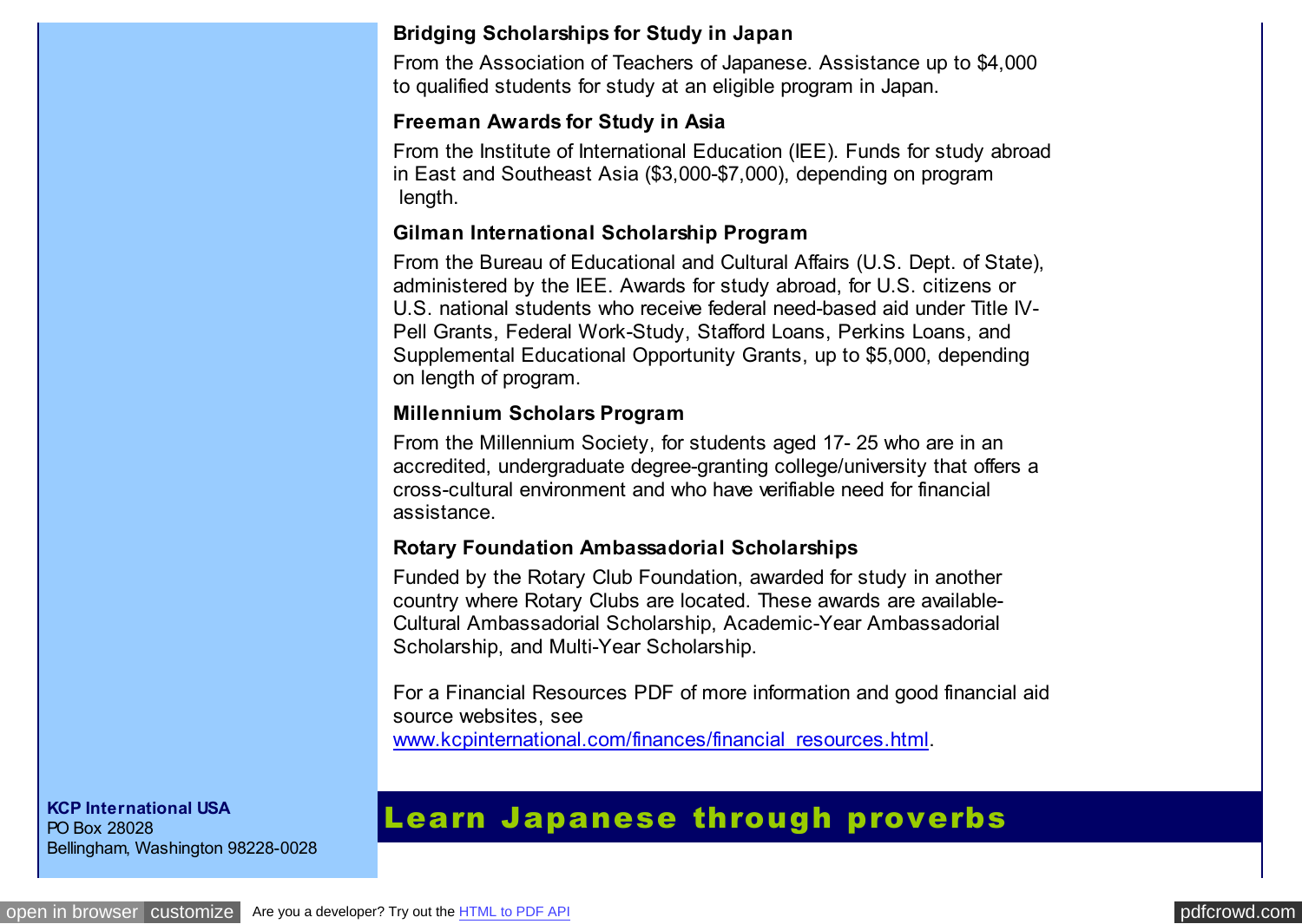

悪 因 悪 果

romaji--akuin akka

literally--you reap what you sow

background--a Buddhist sentiment of karmic retribution

Kana practice sheets at [www.kcpinternational.com/program/intensive\\_program.html](http://pdfcrowd.com/redirect/?url=http%3a%2f%2fwww.kcpinternational.com%2fprogram%2fintensive_program.html&id=in-110621000404-0e0c8038) (scroll down).

## The way we are, in high school

For a deeply intriguing look at the world you just left behind, check out this website. It's a sizeable collection of photo essays (5 images apiece, with captions) by high school students in Japan.

[The Way We Are](http://pdfcrowd.com/redirect/?url=http%3a%2f%2fwww.tjf.or.jp%2fthewayweare%2findex.html&id=in-110621000404-0e0c8038)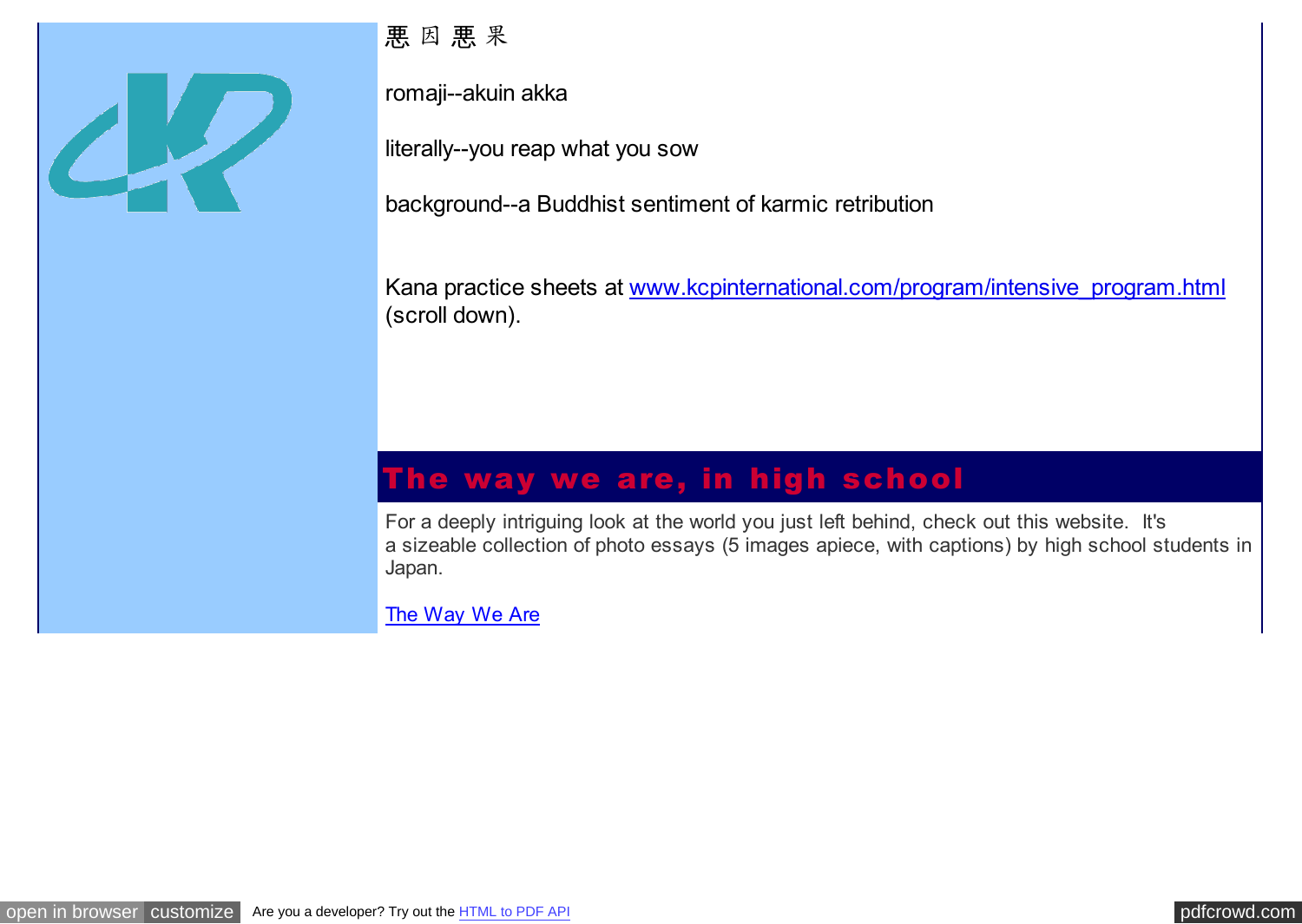

It's a valuable place to mine the psyche of the Japanese high-school student. Be sure to read between the lines, and guess what? There are at least as many similarities to the American high school experience as there are differences.

KCP on [student life](http://pdfcrowd.com/redirect/?url=http%3a%2f%2fwww.kcpinternational.com%2flife%2farriving.html&id=in-110621000404-0e0c8038)

#### What's most valuable? KCP students weigh in

We regularly ask students, "What has been the most valuable aspect of this program?"

"Two things--the use of the **direct method** (communicating entirely in Japanese) and the instructors **explaining cultural concepts** to the class firsthand." --Bridgett, fall 2010

"**All the time** spent in the language classes has felt very productrive. I got a degree of application of learned material that simply did not exist where I had previously studied." --Owen, fall 2010

"The **culture classes** were interesting and a nice break from the language class."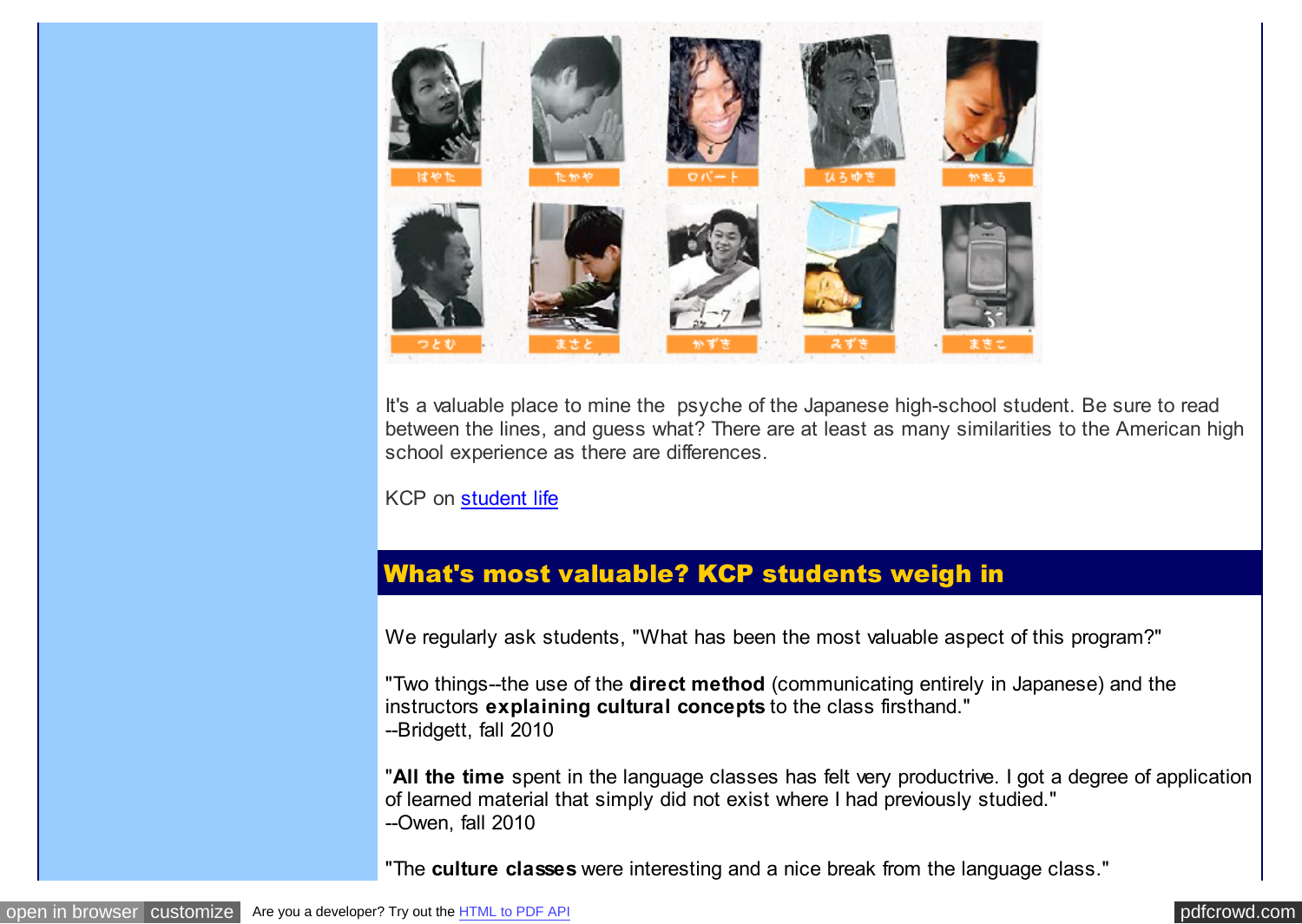--Ashley, fall 2010

"**Living in a homestay**. I got to experience a lot more of the culture." --Sandra, summer short-term 2010

"Being able to really practice the language and **see it all around me**." --Tavon, summer short-term 2010

"**Meeting** my family, the friends I made at school, the teachers, and everyone at KCP. They made my experience in Japan really great." --Candice, summer short-term 2010

"The communication workshop and psychology of Japan lecture provided deep **insight into Japanese culture** and society."

--Janvee, spring 2009

"Learning how to interact with people from other cultures and **accept differences**. Learning how to communicate clearly to others despite language barriers."

--Tanya, spring 2010

"Pair work and drill practice **gets people involved**." --Jasrael, spring 2010

"Befriending the non-English-speaking students. Not only are they kind, wonderful people, but it's a chance to **practice Japanese during fun**, as well."

--Brie Anne, winter 2010

"Being able to hold extended conversations with my Japanese friends and **feeling very natural** at it."

--William, winter 2010

## Upcoming program deadlines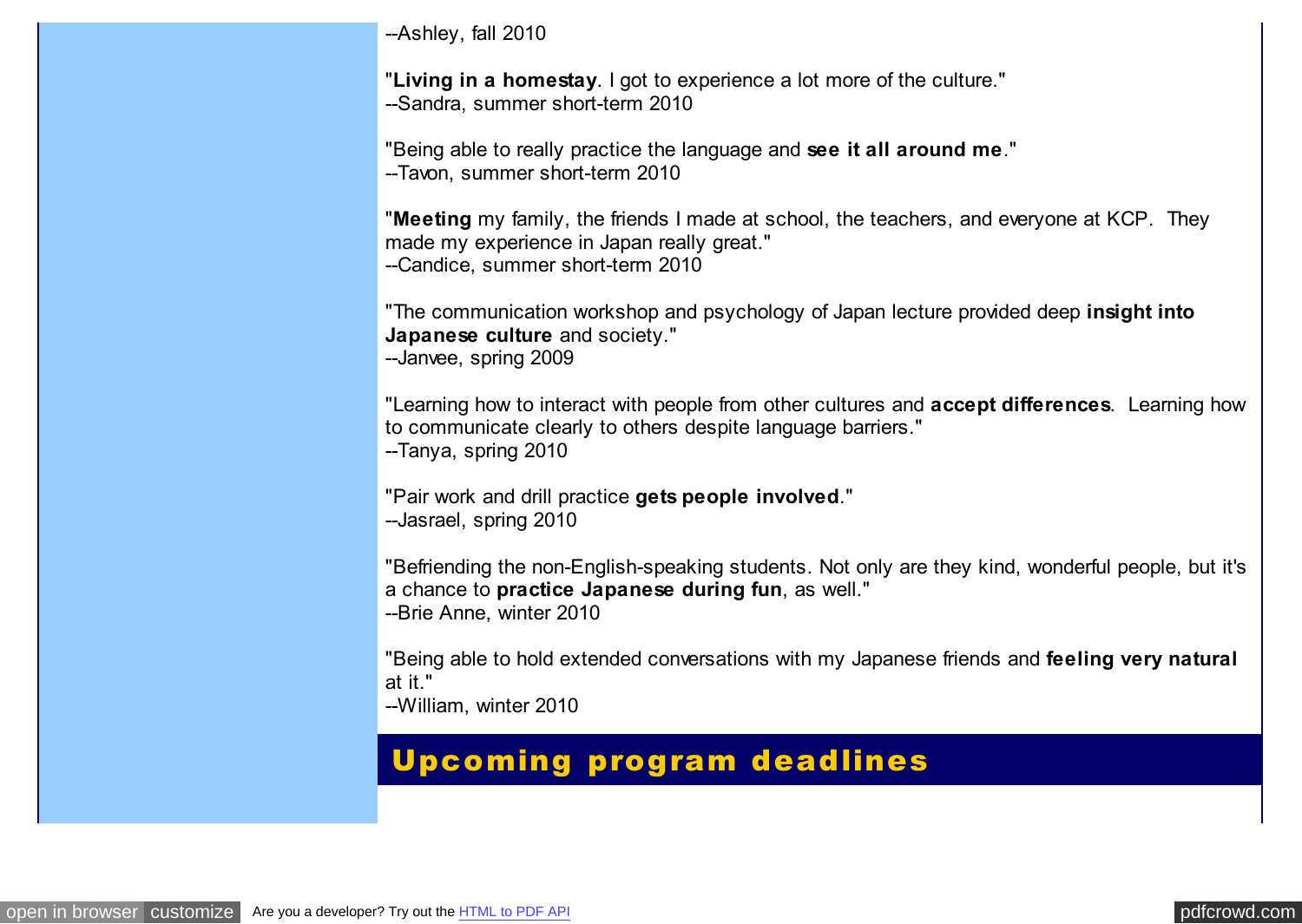

Winter marches on. Plan your journey well, and stay warm!

For the **2011 Summer Short-term** program--our most popular program--you have until **February** 23 to apply. The short-term session, a good fit with U.S. school calendars, runs June 23-August 13.

For the **2011 Summer program**, you have until **March 7** to apply. The session itself runs July 5 to September 15, 2011

Sign up for a summer whirlwind of Japanese in Tokyo.

#### **Keep on keepin' on. The KCP International team**